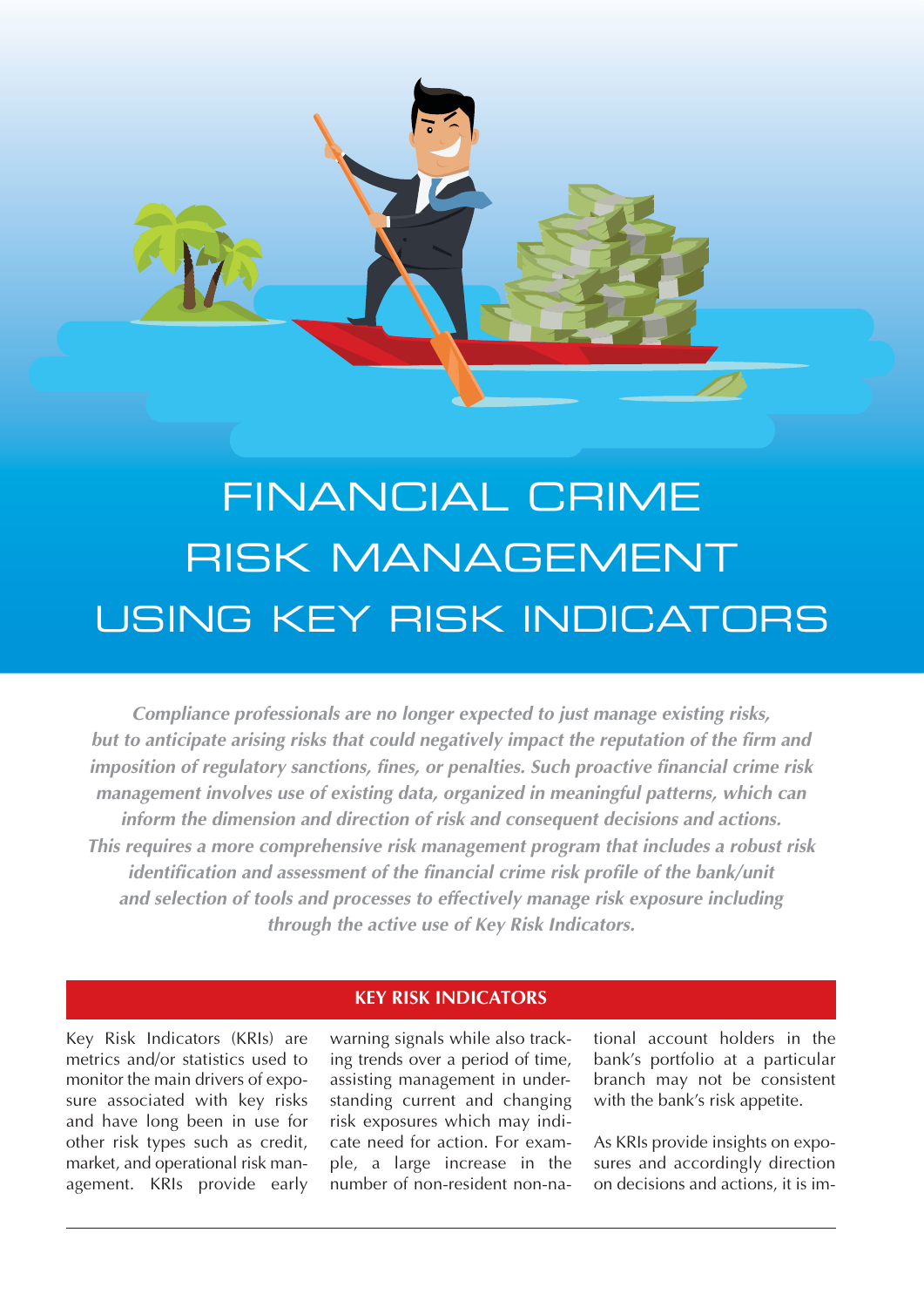portant that they are designed with care. In choosing KRIs, a compliance officer should consider the potential financial crime issues that may arise, taking into consideration inherent financial crime risks in its core markets, the nature of the bank's products, clients and processes, and the impact of risk management failures in terms of regulatory and reputational consequences. By way of example, maintaining an account for a known terrorist would have far more consequences than omitting to fill a single Cash Transaction Slip. Additionally, KRIs should be associated with reasonable trigger levels and thresholds based on an entity's risk appetite and tolerance, or internal risk acceptance.

Unfortunately, there is no off-theshelf set of KRIs for firms to deploy. It differs according to each firm's circumstances, products offered, target markets, client base, regulatory requirements and geographic scope. However, a critical success factor is to deploy various sets of metrics that complement each other providing a holistic view of risks associated with an entity's business as well as those arising from controls failing to work as intended. The following sections offer general examples of different types of KRIs.

# **IDENTIFYING AML / CTF / SANCTIONS RISK EXPOSURE**

Regulators are increasingly looking for evidence that management takes into consideration objective measurements of risk and understanding of the entity's financial crime risk exposure when making decisions. Several regulators require formal risk as-

- High Risk Accounts
- Politically Exposed Persons (PEPs)
- Customers with High Risk Nationality and/or Residency
- Non national non resident customers
- Transfers to/from countries subject to sanctions and embargo
- Accounts related to Known Tax Haven Countries
- Accounts opened on non face-to-face basis
- Trade finance transactions involving High Risk Goods, e.g. dual-use goods, oil
- Dormant accounts activated / dormant accounts with credit transactions
- Incoming transfers with missing KYC data

- FIs offering Payable Through Accounts
- FIs offering Nested Accounts
- FIs offering Numbered Accounts

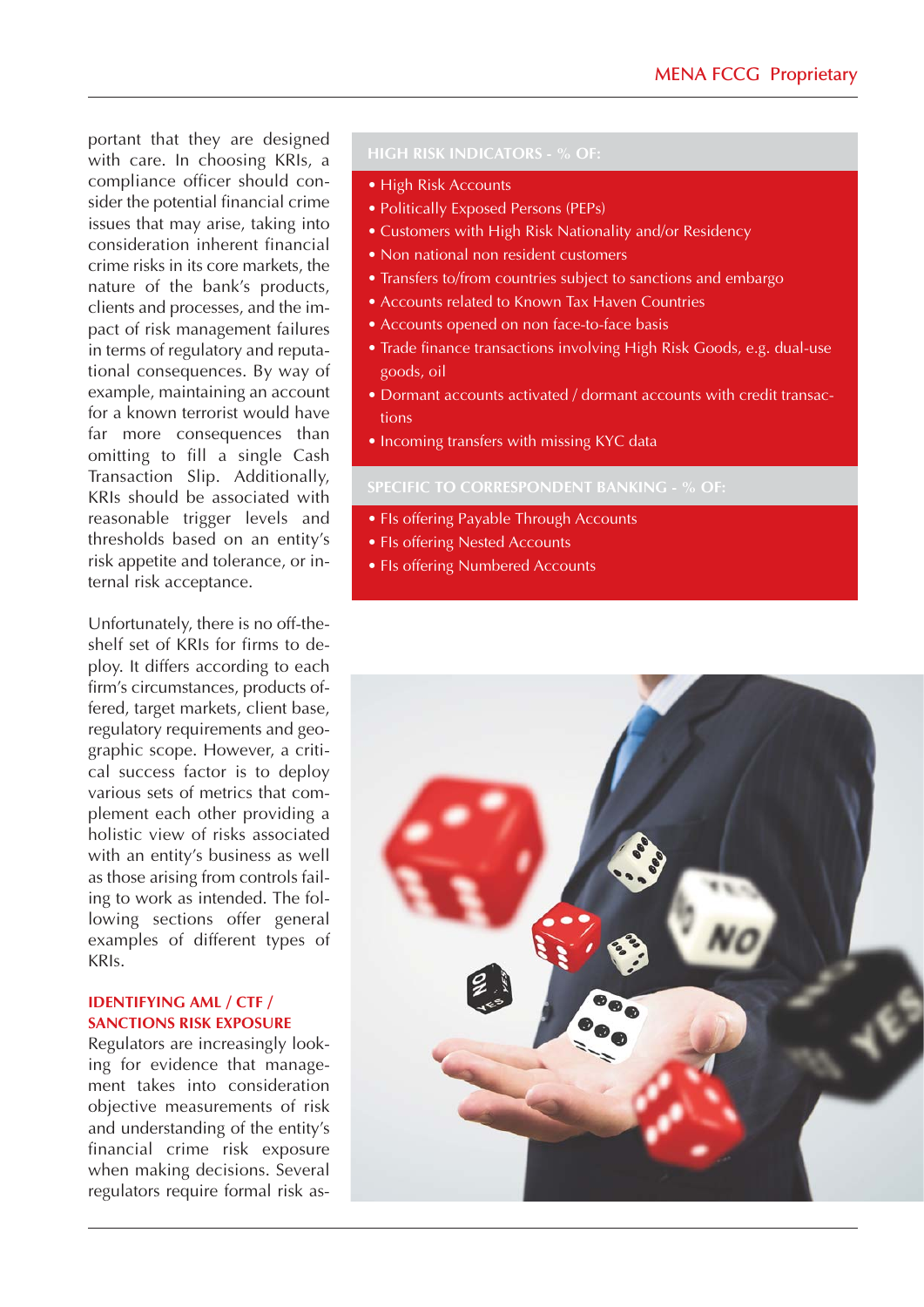sessments to be conducted on a regular basis. Yet, financial crime regulations and guidance are rarely detailed enough to provide direct, quantitative guidelines on how to define an entity's risk profile.

As a general guide, a comprehensive profile should encompass an entity's customer types, the types of products and services offered and the manner through which they are provided, as well as jurisdictions with which the entity operates or conducts business, i.e. a customer / product / channel / geography analysis. Such analysis may be conducted at each business level (e.g. retail, corporate, etc.) as well as entity or geography level (e.g. UK subsidiary). Care should be taken not to de-risk wholesale classes of customers or geographies, but rather to set controls to manage risks effectively and efficiently within the institution's internal risk appetite.

The purpose of KRIs is to generate actionable intelligence. As such, compliance officers should consider whether the risk assessment results signal need for action. By way of example, a significant number of unrated accounts may signal the need for increased AML/CTF training to front-office staff while a spike in trade finance transactions that does not result in an increase in escalated high risk

transactions may warrant increased resources to manage evolving business needs.

## **ENSURING CRITICAL CONTROLS WORK AS INTENDED**

Having identified the initial entity AML/CTF/Sanctions risk profile, it is necessary to ensure controls addressing most critical risks are working as intended. This requires defining objective KRIs in the areas where the process breaks and creates exposure to a particular risk. Identifying critical process weaknesses ensures no material risk is left unattended and provides the basis for riskbased, efficient oversight and corrective activities. Examples:



# **VALIDATING EFFECTIVENESS OF AML / CTF PROGRAMS**

Regulators and international standard setters are increasingly focusing on the effectiveness of AML/CTF/Sanctions programs. This is also becoming an area of concern for banks' Boards as regulators expect their active involvement in ensuring risks are appropriately identified and in overseeing the effective management of the financial crime program. More recently, the need for meaningful metrics to measure effectiveness has reached a tipping point with regulators seeking to

hold board members, senior management, and compliance officers personally liable for weak AML/CTF/Sanctions programs. The following examples of KRIs are beneficial in validating the effectiveness and efficiency of AML/CTF programs.